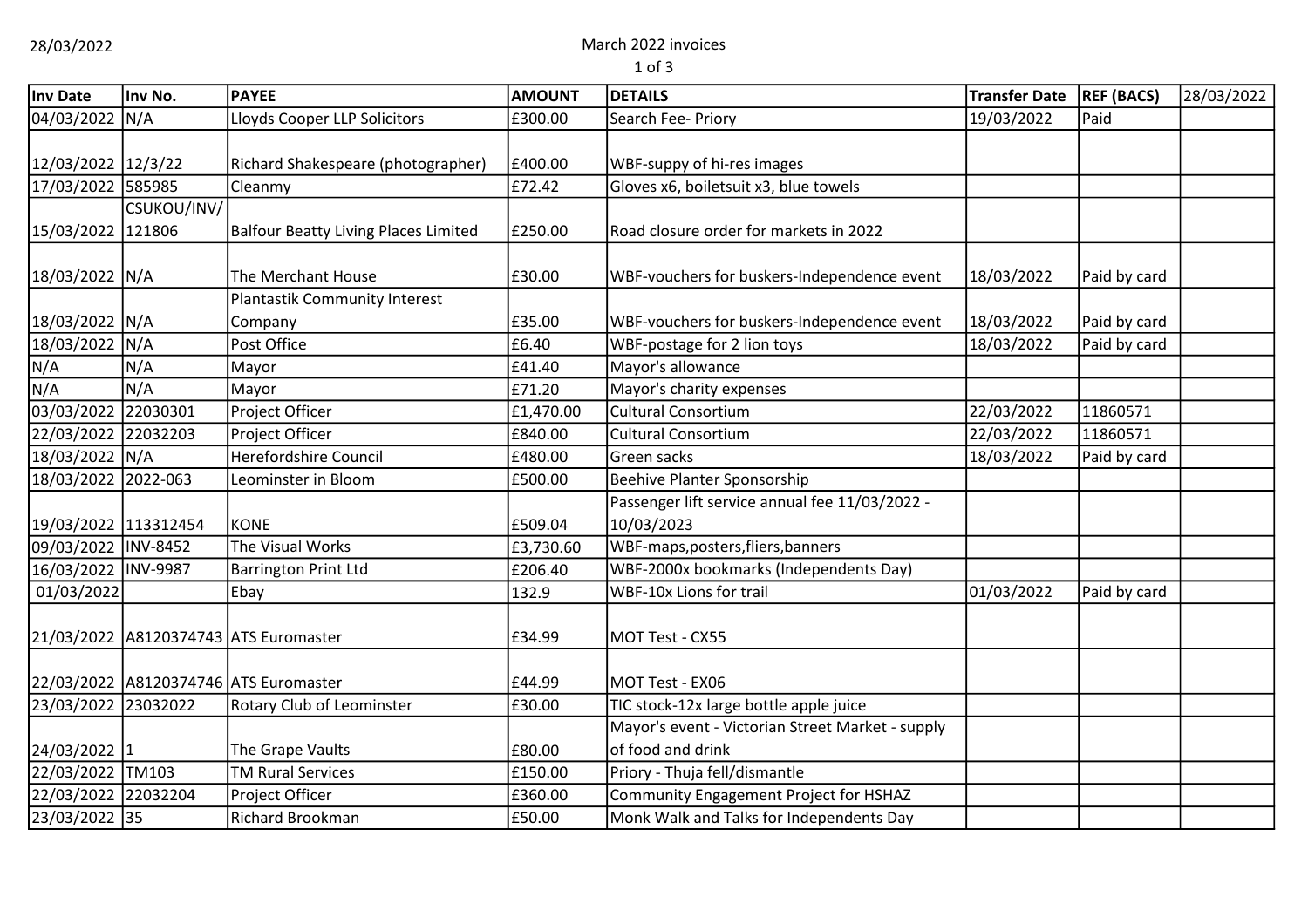28/03/2022 March 2022 invoices

2 of 3

|                      |             |                                                    |            | 2x door security to attend Mayoral Charity        |            |              |  |
|----------------------|-------------|----------------------------------------------------|------------|---------------------------------------------------|------------|--------------|--|
| 26/03/2022 26032022  |             | Leominster Sports and Social Club                  | £100.00    | evening on 9th April 2022                         |            |              |  |
|                      |             |                                                    |            |                                                   |            |              |  |
| 27/03/2022 090722    |             | <b>RUBBLE</b>                                      | £300.00    | Mayor's Charity Event - entertainment provision   |            |              |  |
|                      |             |                                                    |            |                                                   |            |              |  |
|                      |             |                                                    |            | HSHAZ Community Engagement Project - 1x non       |            |              |  |
| 27/03/2022 27032022  |             | <b>Bridget Middleton</b>                           | £350.00    | exclusive photograpy licence for 15 photos        |            |              |  |
|                      |             |                                                    |            | <b>HSHAZ Community Engagement Project -</b>       |            |              |  |
| 25/03/2022 LTC1      |             | Deborah Jarman                                     | £450.00    | consultancy services                              |            |              |  |
| 25/03/2022 01        |             | Jenny Pipes Morris                                 | £50.00     | WBF - Morris Dancing on Independents Day          |            |              |  |
|                      |             |                                                    |            | HSHAZ Community Engagement Project - Arts         |            |              |  |
|                      |             | 26/03/2022 190520CG16 Emma Beebee Arts             | £1,000.00  | workshops                                         |            |              |  |
| 25/03/2022 100459    |             | Marler Haley Ltd                                   | £399.60    | WBF - flag x6                                     |            |              |  |
|                      |             | Freelance & Youth Community                        |            | WBF - High Street Project 28th Feb to 30th Mar    |            |              |  |
| 29/03/2022 209/21.22 |             | <b>Development Services</b>                        | £1,728.00  | 2022                                              |            |              |  |
|                      |             |                                                    |            | Cultural Consortium - ROARS giant Lion Puppet,    |            |              |  |
|                      |             |                                                    |            | workshops and public appearance on 'Family Fun    |            |              |  |
|                      |             | 20/03/2022 (67) Lion.LCC The Fetch Theatre Company | £10,565.00 | Day' 4th June 2022                                |            |              |  |
|                      | (68)        |                                                    |            |                                                   |            |              |  |
|                      | Minibeasts  |                                                    |            | Cultural Consortium - ROARS Attack of the         |            |              |  |
| 20/03/2022           | Attack.LCC  | The Fetch Theatre Company                          | £600.00    | Minibeasts                                        |            |              |  |
|                      |             |                                                    |            | Cultural Consortium - Design and production of 2x |            |              |  |
| 17/03/2022 INV-8472  |             | The Visual Works                                   | £420.00    | A1 Panels                                         |            |              |  |
|                      |             |                                                    |            |                                                   |            |              |  |
|                      |             |                                                    |            | HSHAZ Community Engagement Project - design &     |            |              |  |
|                      |             |                                                    |            | production of files for brass rubbing plates.     |            |              |  |
| 23/03/2022 INV-8476  |             | The Visual Works                                   | £1,122.00  | Design and print 1000x 'heritage passport'        |            |              |  |
| 23/03/2022 2506      |             | Anne Marie Lambert                                 | £440.00    | WBF - Get Cooking workshop                        |            |              |  |
| 25/03/2022 INV-10020 |             | <b>Barrington Print Ltd</b>                        | £206.40    | WBF - 2000x bookmarks (Shopmobility)              |            |              |  |
|                      | INV14008969 |                                                    |            |                                                   |            |              |  |
| 26/03/2022 4         |             | Zoom Video Communications                          | £11.99     | WBF - Zoom 26Mar - 25Apr 2022                     | 26/03/2022 | Paid by card |  |
|                      |             |                                                    |            |                                                   |            |              |  |
| 14/03/2022 P7351     |             | Acer Tree Services (Hereford) Ltd                  | £4,530.00  | WBF - Tree work at Etnam St and Talbot Hotel      |            |              |  |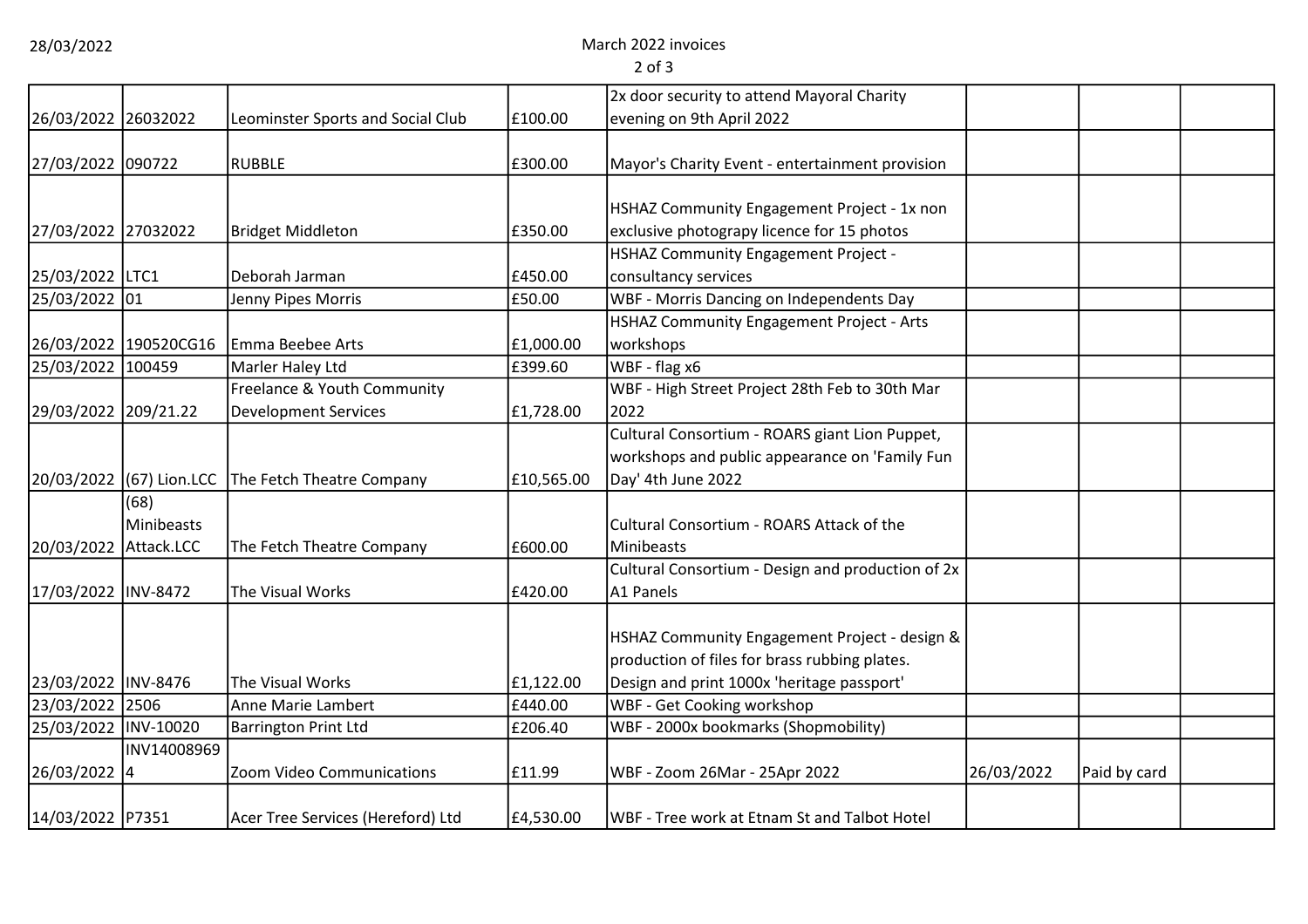28/03/2022 March 2022 invoices

3 of 3

|                   |                  |         | Cultural Consortium - Church St Voices Project tea |  |  |
|-------------------|------------------|---------|----------------------------------------------------|--|--|
| 16/03/2022 15188  | <b>ECHO</b>      | £300.00 | <b>I</b> parties                                   |  |  |
| 22/03/2022 586246 | <b>I</b> Cleanmy | E31.16  | Blue hand towels, toilet rolls                     |  |  |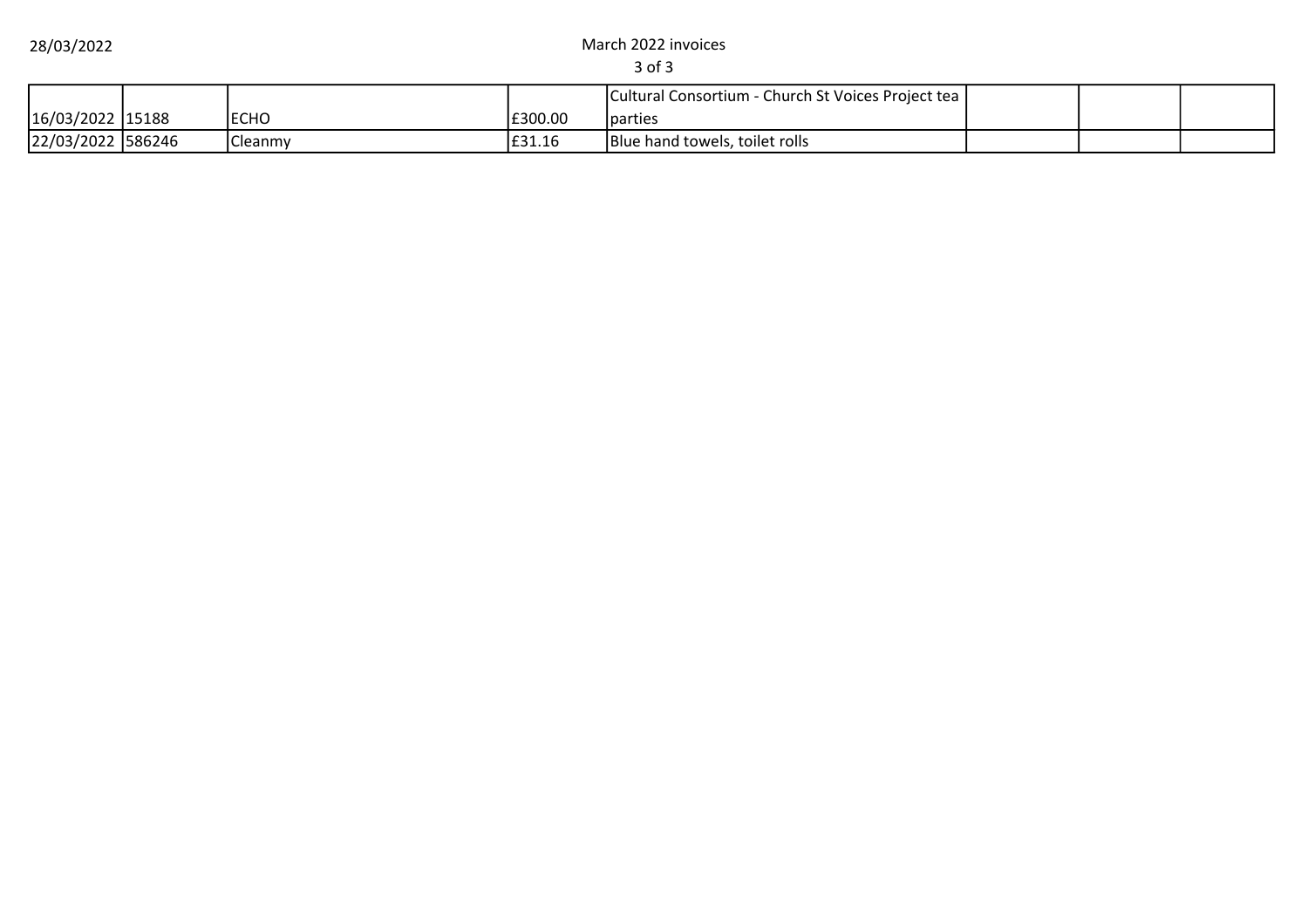| <b>Inv Date</b> | Inv No.         | <b>PAYEE</b>                        | <b>AMOUNT</b> | <b>DETAILS</b>                                        | <b>Transfer Date</b> | <b>REF (BACS)</b> | 08/04/2022 |
|-----------------|-----------------|-------------------------------------|---------------|-------------------------------------------------------|----------------------|-------------------|------------|
|                 |                 |                                     |               |                                                       |                      |                   |            |
|                 |                 | NABMA The National Association of   |               |                                                       |                      |                   |            |
| 01/04/2022      | 22/117          | <b>British Market Authorities</b>   | £384.00       | Annual subscription 2022/23                           |                      |                   |            |
|                 |                 | broxap street furniture (Broxap     |               |                                                       |                      |                   |            |
| 05/04/2022      | INV287689       | Limited)                            | £1,252.62     | 3x 120ltr litter bins + fixing kit sets               |                      |                   |            |
|                 |                 | Microshade Business Consultants     |               |                                                       |                      |                   |            |
| 23/04/2022      | 15994           | Ltd                                 | £962.80       | Hosting services + mailboxes                          |                      |                   |            |
| 07/04/2022      | I90880C07274    | <b>Herefordshire Council</b>        | £495.00       | TIC stock - green sacks                               |                      |                   |            |
| 04/04/2022      | <b>INV-1600</b> | <b>LARC Grange Court</b>            | £60.00        | TIC stock-20xLeominster in Stitches Booklet           |                      |                   |            |
| 07/04/2022      | 2010-11686      | <b>Blackburn IT Services Ltd</b>    | £180.00       | Allotment Inspection App Service                      |                      |                   |            |
| 03/04/2022      | 4186            | <b>Shine On Window Cleaners</b>     | £46.00        | window cleaning                                       |                      |                   |            |
| 01/04/2022      | N/A             | <b>DVLA</b>                         | £0.00         | Vehicle tax WX19                                      |                      |                   |            |
| 01/04/2022      | N/A             | <b>DVLA</b>                         | £290.00       | Vehicle tax EX06                                      |                      |                   |            |
| 06/04/2022      | INV-73574       | <b>Country Flavours</b>             | £71.38        | TIC stock-juice,jams,chutneys                         |                      |                   |            |
| 01/04/2022      | A8120374775     | <b>ATS Euromater Ltd</b>            | £285.78       | MOT + repairs CP08                                    |                      |                   |            |
|                 |                 |                                     |               | TIC stock-jams, chutneys, gift boxes, bath oils, hand |                      |                   |            |
| 06/04/2022      | 6/4/22          | <b>Woodthorpe Preserves</b>         | £156.60       | creams, bubble baths                                  |                      |                   |            |
| N/A             | N/A             | Wages April 2022                    |               | Wages April 2022                                      |                      |                   |            |
| N/A             | N/A             | <b>Worcestershire Pension Funds</b> |               | Pension Contribution April 2022                       |                      |                   |            |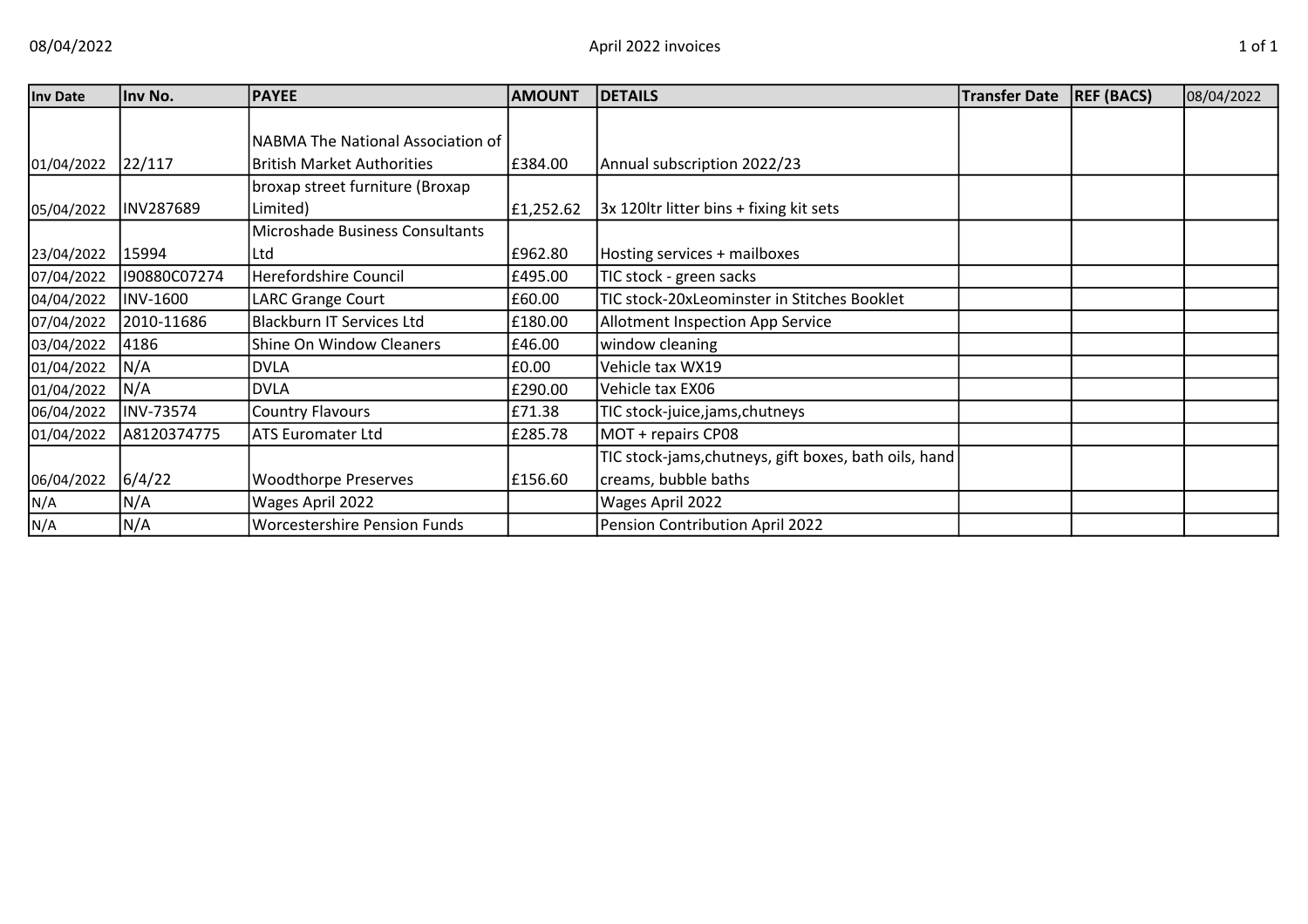| 19/04/2022 |               |                                 | April Invoices |                                                                |            |              |        |
|------------|---------------|---------------------------------|----------------|----------------------------------------------------------------|------------|--------------|--------|
| 22/03/2022 | 126850        | <b>Managed Technology</b>       | £86.27         | Printing and copying                                           |            |              |        |
| 31/03/2022 | 7447          | <b>Bromyard Laundrette</b>      | £33.90         | Laundry for flat - March 2022                                  |            |              |        |
| 31/03/2022 | INV19171      | <b>HVOSS</b>                    | £757.00        | Bus replacement Oct-Mar2022 20wks                              |            |              |        |
| 31/03/2022 | 10327         | Lloyd Richards Ltd              | £216.00        | Payroll-3monthly to 31/03/2022                                 |            |              |        |
| 28/03/2022 | <b>LTC089</b> | Leominster Town Council         | £360.00        | Financial admin services Sept21-Mar22<br>(Cultural Consortium) |            |              | Income |
| 11/04/2022 | Q11382b       | Leander Architectural           | £3,720.00      | HSHAZ 12x Bronze plaques                                       |            |              |        |
| 08/12/2022 | 587505        | Cleanmy                         | £58.08         | Uniform - boots                                                |            |              |        |
| 08/04/2022 | 587506        | Cleanmy                         | £16.03         | 2x boiletsuit                                                  |            |              |        |
| 11/04/2022 | 587655        | Cleanmy                         | £50.39         | Airpot                                                         |            |              |        |
| 12/04/2022 | 587656        | Cleanmy                         | £4.61          | Microfibre cloths x8                                           |            |              |        |
| 12/04/2022 | 587657        | Cleanmy                         | £11.40         | Mop heads x10                                                  |            |              |        |
| 08/04/2022 | 1729          | Haven Distillery                | £244.80        | TIC stock-Gin x12                                              |            |              |        |
| 08/04/2022 | 6349          | Roundabout Stationery           | £155.46        | <b>Office Supplies</b>                                         |            |              |        |
| N/A        | N/A           | <b>HMRC</b>                     | £5,183.37      | PAYE+NI April 2022 Month 1                                     |            |              |        |
| 14/04/2022 | DP39119       | Safelincs Fire Safety Solutions | £231.58        | Zoll Defibrillator pads x1, Paediatric pads x1                 | 14/04/2022 | paid by card |        |
| 14/04/2022 | 4145          | Keeko Kids Ltd                  | £361.74        | HAZ-crayons to accompany children's<br>heritage passports      | 14/04/2022 | paid by card |        |
| 01/04/2022 | 220410-2      | Leominster Museum               | £15.00         | TIC stock-booklets x10                                         |            |              |        |
| 07/04/2022 | IN0183757     | <b>Tudor Environmental</b>      | £65.93         | Uniforms                                                       |            |              |        |
|            |               |                                 |                |                                                                |            |              |        |
|            |               |                                 |                |                                                                |            |              |        |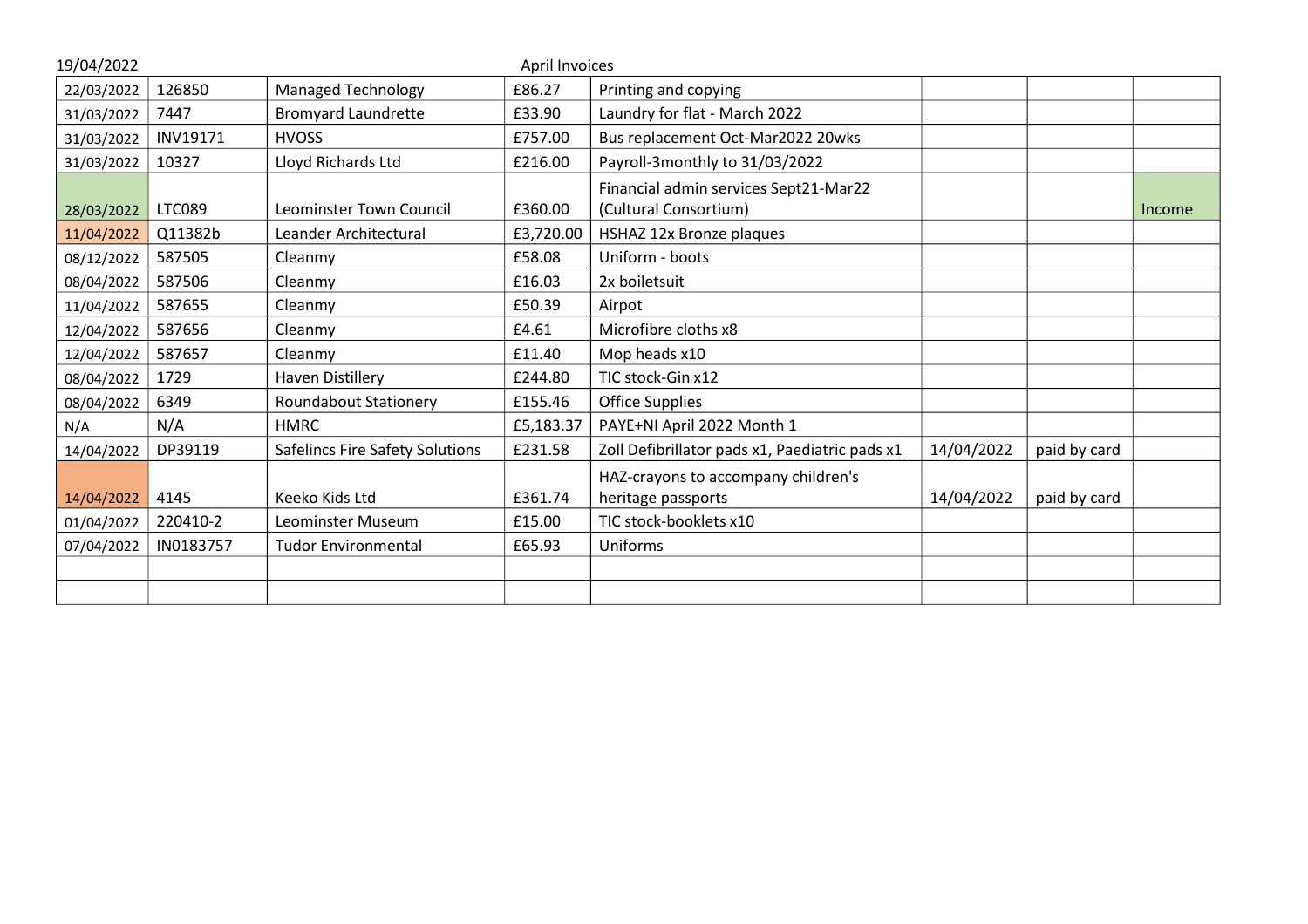*PARISH PATHS PARTNERSHIP (P3) AND PARISH LENGTHSMAN SCHEMES*

## **Contract between Herefordshire Council and Parish Council**

**DATED: 25th April 2022**

**LEOMINSTER TOWN COUNCIL**

 **and**

**COUNTY OF HEREFORDSHIRE DISTRICT COUNCIL**

#### **AGREEMENT**

**Employer's Details**

THIS AGREEMENT is made on the

BETWEEN the COUNTY OF HEREFORDSIRE DISTRICT COUNCIL of the one part and LEOMINSTER TOWN COUNCIL of the other part.

### **1. INTERPRETATION**

In this Agreement the following expressions shall have the following meanings: -

| 1.1 | "The Council"              | shall mean the County of Herefordshire District Council of Plough<br>Lane, Hereford HR4 OLE                                                                                                                                                                                                 |
|-----|----------------------------|---------------------------------------------------------------------------------------------------------------------------------------------------------------------------------------------------------------------------------------------------------------------------------------------|
|     | "The Parish"               | shall mean the Parish Council.                                                                                                                                                                                                                                                              |
|     | "The Managing Agent"       | shall mean Balfour Beatty Living Places when operating as the<br>Provider under the Public Realm Services Contract between the<br>Council and Balfour Beatty Living Places.                                                                                                                 |
|     | "Public Realm"             | shall comprise the highways, public rights of way and public open<br>spaces specified in Annex 1 part 1 in so far as they relate to each<br>part of the Public Realm Maintenance specified in Annex 1, Part 2A,<br>Part 2B and Part 2C.                                                     |
|     | "Public Realm Maintenance" | shall comprise the particular minor Core Public Realm Maintenance<br>work specified in Annex 1, Part 2A and Part 2C together with the<br>Enhanced Public Realm Maintenance Work specified in Annex 1<br>Part 2B. All in accordance with the relevant specifications detailed<br>in Annex 3. |
|     | "Financial Year"           | shall mean from 1 April in any year to 31 March in the next year.                                                                                                                                                                                                                           |
|     | "Nominated Task"           | shall mean a task agreed in writing between the Council, or the<br>Managing Agent, and the Parish to be carried out or arranged to be<br>carried out in one financial year at a cost agreed and funded by the<br>Parish.                                                                    |
|     | "Contractor"               | shall mean person or persons nominated by the Parish Council,<br>otherwise termed as Lengthsman or persons carrying out Parish<br>Paths Partnership (P3) tasks.                                                                                                                             |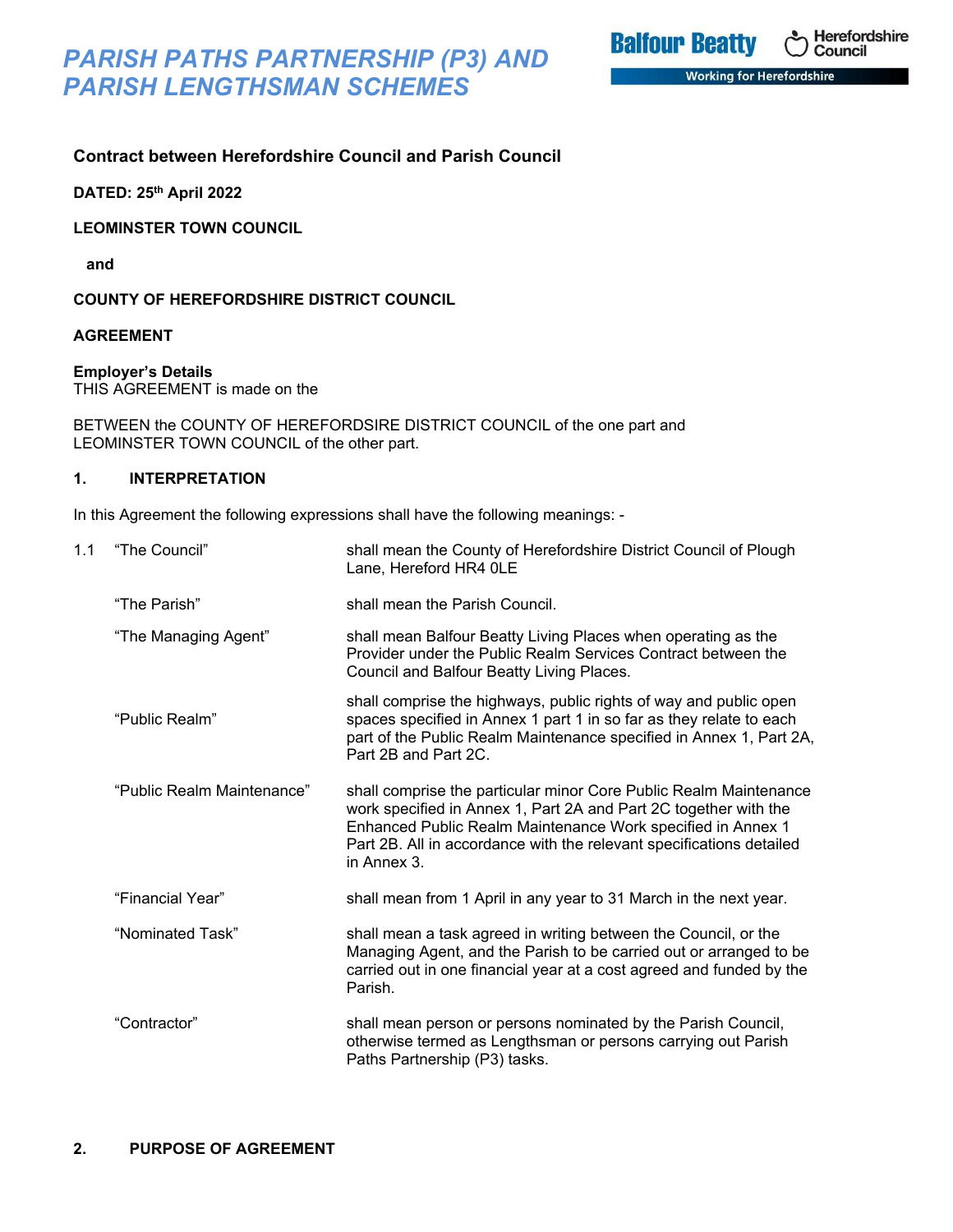# *PARISH PATHS PARTNERSHIP (P3) AND PARISH LENGTHSMAN SCHEMES*

**Balfour Beatty** 

Herefordshire

Council

- 2.1 The Council as the local Highway Authority and as the authority responsible for other land, parks public open spaces and public rights of way.
- 2.2 The Parish are desirous of carrying out the Nominated Tasks within their Parish.
- 2.3 The Managing Agent is employed by the Council with the purpose to optimise the ability of the community to be self-reliant, reducing dependency of localities on public realm services. The specified outcome of which will be Communities within Herefordshire that are self-reliant and able to deliver services to an acceptable standard without the direct assistance of the Provider.
- 2.4 This Agreement is entered to provide the terms under which Nominated Tasks shall be carried out through the powers of the Council and the Parish to do so under Section 101 of the Local Government Act 1972 and all other enabling powers.
- 2.5 This Agreement is also the Council's consent as the highway authority under section 171 of the Highways Act 1980 for the Contractor to temporarily deposit building materials, rubbish or other things in the street or make a temporary excavation in streets that form part of the Nominated Tasks. This in so far as it is necessary to deliver the specified Nominated Task.
- 2.6 The Council, Managing Agent, Parish and Contractor shall work as partners and in the spirit of mutual trust and cooperation to achieve the Council's objectives and the agreed objectives of the Parish in regard to the Public Realm.
- 2.7 The parties agree and acknowledge that:
	- (a) nothing in this Agreement shall change or otherwise affect the Council's legal rights and obligations as the local Highway Authority or cause the Parish to assume the Council's legal obligations to maintain the highways falling within the boundaries of the Parish;
	- (b) the Parish, in its discretion, has decided to support the Council in undertaking the Nominated Tasks;
	- (c) the Nominated Tasks undertaken by the Parish or its Contractor(s) shall be completed to a standard of workmanship equivalent to, and in any event no higher than, that which would be applied by the Council if it was undertaking the work itself.
- 2.8 The Parish shall comply with all relevant statutory requirements (including Health and Safety at Work Legislation) at all times in carrying out the Public Realm Maintenance. All works will be carried out in accordance with the Safety at Street Works and Road Works: Code of Practice 2013.
- 2.9 The Parish shall ensure that any Contractor appointed under this Agreement has the requisite qualifications, skills and experience necessary for the proper performance of the Public Realm Maintenance. The Council reserves the right (acting reasonably) to require that a Contractor is immediately removed from Public Realm Maintenance work in circumstances where the Council or its Managing Agent has reasonable grounds to believe that the Contractor is unsuitable, whether on the basis of the Contractor's qualifications, skills or experience or on the basis of Public Realm Maintenance work already undertaken by the Contractor.
- 2.10 Drainage work normally undertaken by the Lengthsman and included in the lengthsman annual maintenance plan may be eligible for grant funding.

## **3. DURATION OF THIS AGREEMENT**

 3.1 This Agreement shall commence on the signing of this contract until the funding is utilised/or until either party gives notice under the Agreement to terminate it.

### **4. PAYMENT**

4.1 Subject to meeting the requirements of the Annual Maintenance Plan in relation to grant under the Lengthsman Drainage grant, and this contract The Council has made an allocation of funding to the parish as follows for the time period specified in 3.1.